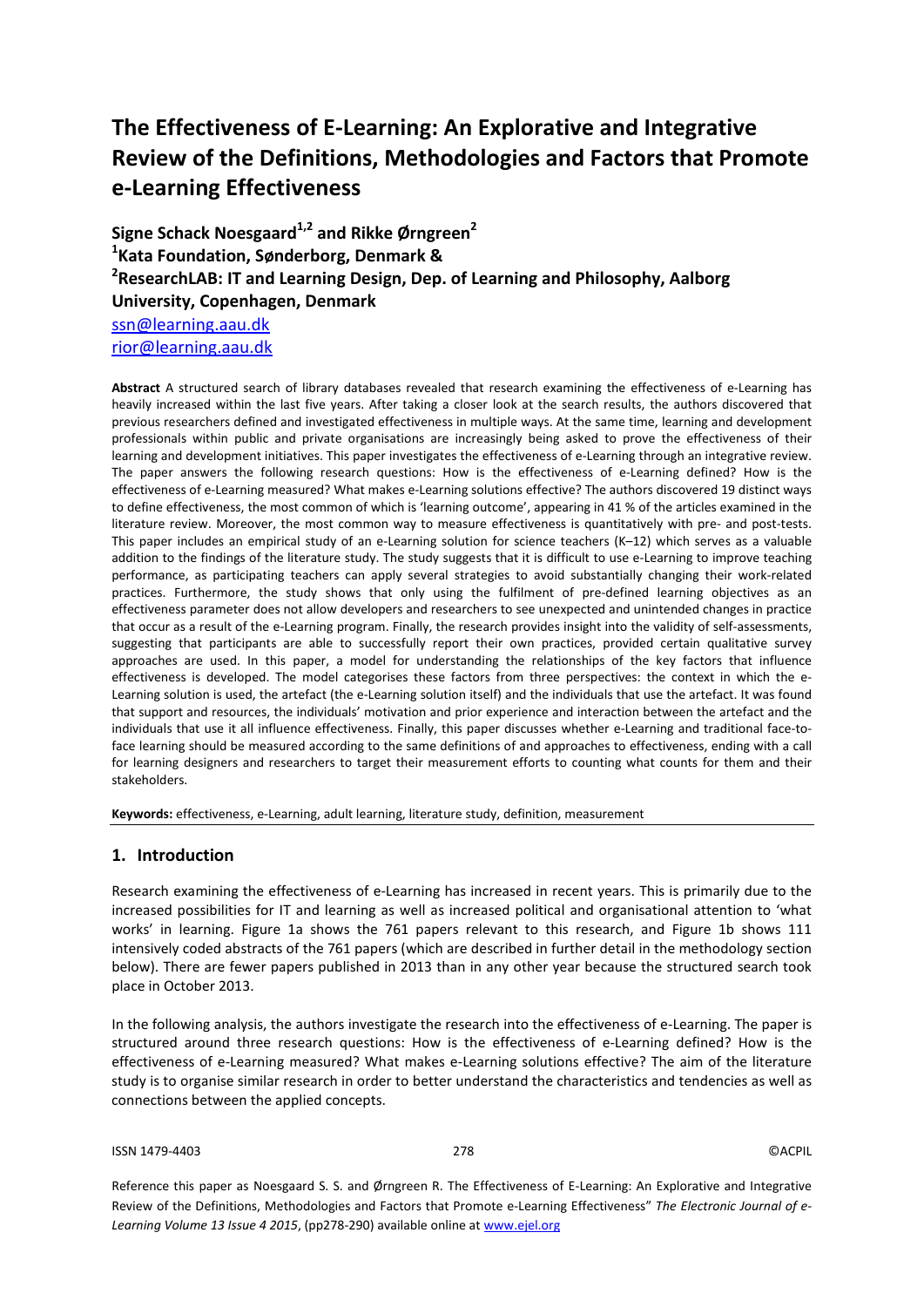

**Figure 1a:** Number of published papers per year



**Figure 1b:** Number of published papers with coded abstracts per year

#### **1.1 Literature study - methodology**

Several systematic reviews and meta-studies on the effectiveness of e-Learning are considered within the context of health care or language learning. These reviews primarily include quantitative studies based on certain criteria, such as sample size (Veneri, 2011), transparency of statistical information (Grgurovic, Chapelle and Shelley, 2013; Means et al, 2013) or homogeneity of the respondents and predefined outcome measures (Rosenberg, Grad and Matear, 2003). Only one relevant meta-review, which included both qualitative and quantitative studies in an integrative review evaluating the outcome of distance learning for nursing education, was found (Patterson, Krouse and Roy, 2012).

The quantitative meta-reviews aimed to document the effectiveness of e-Learning by consolidating the data of a number of quantitative studies. The mixed-method meta-review mentioned above describes the state of the research, explains how the studies evaluate different outcomes and discusses different aspects of learning effectiveness. This is somewhat similar to the present paper, which also applies a mixed-method methodology in an integrative manner. However, many more research articles are considered in this paper due to broader selection criteria. Hence, this paper is not concerned with re-investigating how effective e-Learning is, but rather with understanding the definitions, measurements and factors promoting e-Learning effectiveness.

The authors aimed to obtain a broad foundation of high-quality papers, from which a large but not pre-defined number was chosen for further investigation. Papers were chosen using a strategic randomised approach based on a purposive sample size, then analysed based on the concept of theoretical saturation (that is, the point at which new data no longer provide further insight into the subject at hand). In this integrative review, data analysis, data reduction and data displays are equally important (Whittermore and Knafl, 2005).

The authors conducted conventional subject searches in 30 academic databases (J-stor, Scopus and Proquest, which includes 28 databases) to discover articles examining the effectiveness of e-Learning within the context of adult learning (see Table 1). All fields of research were included in the searches, as e-Learning can be used to support any subject. The searches only included articles in English, and where possible, only peer-reviewed journals. The chosen synonyms for 'effectiveness' include 'transfer' and 'application', which may have resulted in an overrepresentation of articles that define effectiveness as the application of learning content into work practices.

The searches resulted in almost 1000 articles. Articles clearly irrelevant to the subject were excluded, diminishing the number to 761. If an article contained an empirical study on the effectiveness of e-Learning and the solution under investigation was targeted at working professionals or students, then the abstracts were carefully coded and analysed in great detail using Nvivo 10. When doubts about the relevance or coding of the abstracts surfaced, the two authors discussed the abstract, decided on the best coding and documented what was learned from the discussion in a shared document.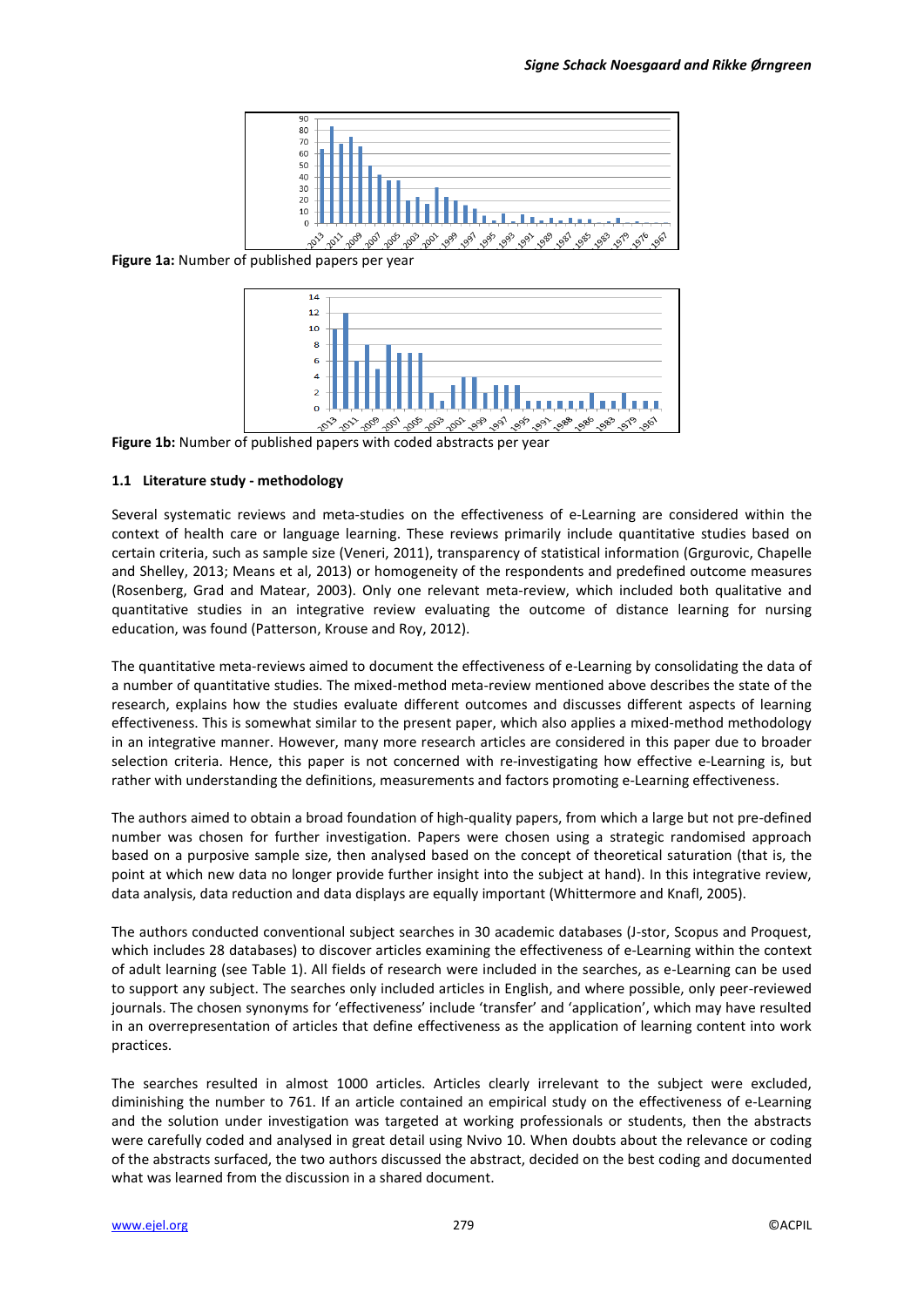**Table 1:** Applied search string

| effect* OR transfer* OR applica* OR impact OR outcome* (search title)                                       |
|-------------------------------------------------------------------------------------------------------------|
| <b>AND</b>                                                                                                  |
| e-Learning" OR e-Learning OR online OR web-based OR "web based" OR technology* OR WBT OR WBL OR blended OR" |
| Internet OR Distance OR CBT OR CBL OR distance OR Computer OR mobile OR simulation* OR "social media" OR    |
| "community of practice" OR game* OR gamification* (search title)                                            |
| <b>AND</b>                                                                                                  |
| learning OR training OR education OR development OR "competence development" (search title)                 |
| <b>AND</b>                                                                                                  |
| adult OR "competence development" OR lifelong OR profession* OR employee* OR worker* OR "further education" |
| OR master OR business* (search abstract)                                                                    |
|                                                                                                             |

NOT Children OR Child OR kids OR Youth OR "Technology transfer"(search anywhere)

Before the coding began, a rough coding scheme was created based on the research questions, which entailed parent codes (named 'nodes' in NVivo) such as 'definition of effectiveness', 'research question', 'research methodology', 'subject area', 'audience', 'theories applied', 'technology applied', ' key findings' and so on. The detailed coding tree was created through in vivo coding, a grounded approach in which codes are added as the analysis reveals relevant factors by using the original statement of the source as a code name (Harry, Sturges and Klingner, 2005). New sub-nodes were continuously created as new definitions, new factors of effectiveness and new technologies were discovered in the abstracts.

As mentioned, the purposive sampling led to a strategic randomised approach for selecting papers from the large collection. The papers were not investigated in alphabetical order. Rather than analysing from A to Z, a variety of letters in the alphabet was chosen, as there tend to be surnames, and henceforth letters, which are used more in some regions than others. Though the aim was not to obtain an even global distribution of papers, the authors, newertheless, tried to accumulate the broadest scope of information possible.

Of the 224 abstracts that were carefully read, 111 fulfilled all the criteria and were coded in detail using the above-mentioned method.

# **1.2 Empirical study – bringing context into the literature study**

The empirical study aimed to discover if, how and why an e-Learning program would be successful in improving science teachers' work practice in Danish elementary schools. Thus, the empirical study lives up to the criteria of the literature study, as it focuses on the effectiveness of e-Learning for working professionals. It also explores some of the challenges highlighted by the literature study.

The solution and learning design focused on developing competent teaching methods for natural science. In this project, effectiveness is understood as the transfer of learning, which positively impacts teaching practices. The e-Learning was investigated thoroughly from February to June 2014 as a possible solution for 7 teachers at three Danish elementary schools.

The data gathering method included extensive in-class video recordings and observations. The researcher recorded teaching methods using a mobile ethnographic approach; the teachers had small camcorders attached to their necks, which enabled the researcher to view the classroom from the teachers' perspective. The data consisted of approximately 120 hours of in-class video recordings and 100 pages of observation notes. The researcher also had reflection sessions with the teachers before and after the introduction of e-Learning. These sessions were inspired by the mind tape and retrospective interview methodologies (as in Kumar, Yammiyavar and Nielsen, 2007). The teachers' interactions with e-Learning, including their preparation for classes, were recorded by Camtasia, a software program that can record the screen, mouse movements and a picture-in-picture setting of the user. Here, the think-aloud approach was applied (Nielsen, Clemmensen and Yssing, 2002). The data consisted of approximately 25 hours of video recordings and 40 pages of observation notes of teachers' interactions with e-Learning. The teachers responded to a satisfaction survey immediately following the conclusion of the e-Learning, as well as a pre-survey shortly before initiating the e-Learning and a post-survey approximately one month after completion of the e-Learning. The latter was repeated 6 months after completion. This final data consists of 28 responses to the surveys, which each had approximately 20 questions.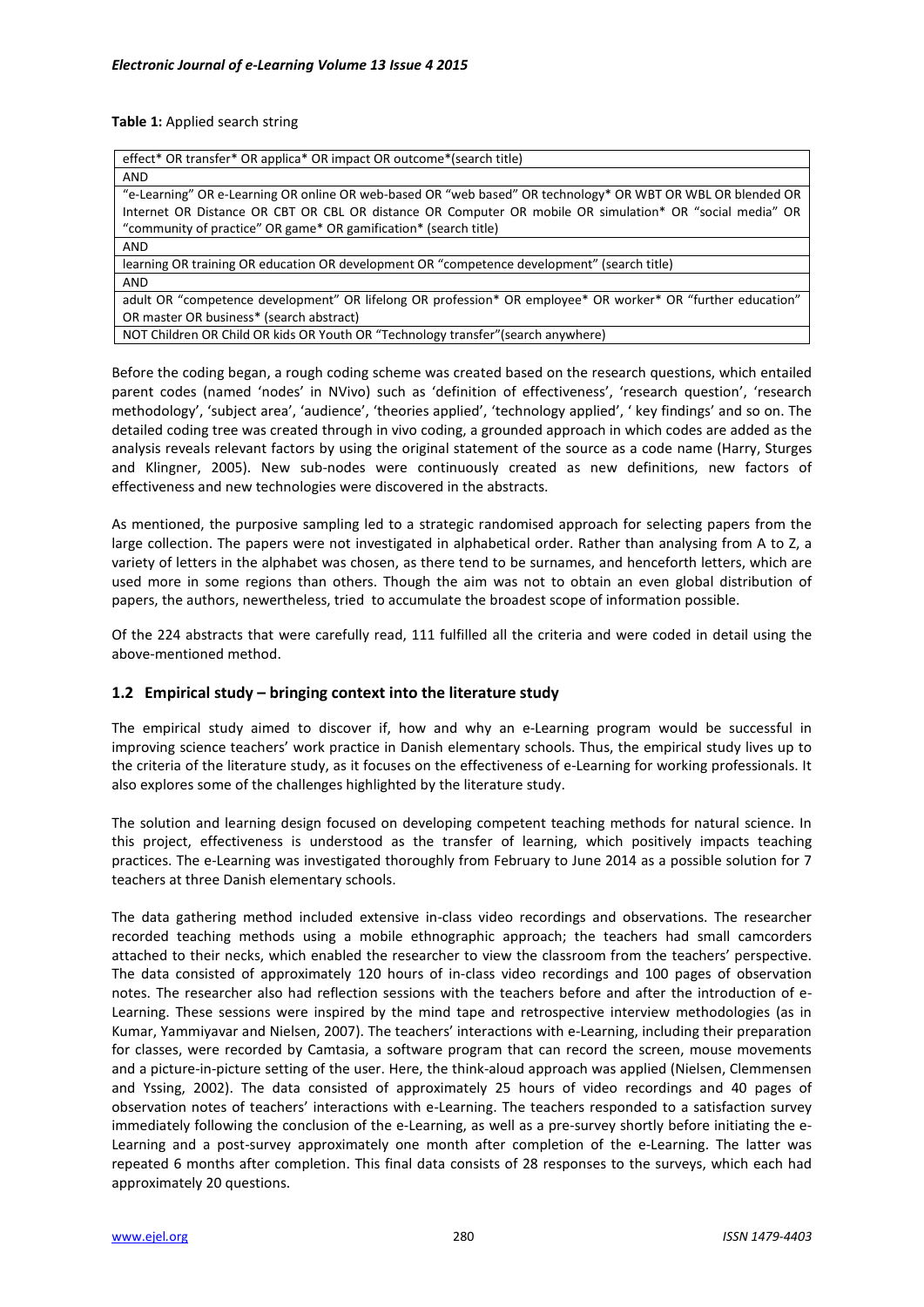The approach to gathering empirical data was specifically designed to capture some of the complexity, possibilities and challenges of teaching practices, both expected and unexpected. In the following section, the preliminary results of the empirical study are included when they contribute to answering the research questions of this paper.

# **2. How is the effectiveness of e-Learning defined?**

Approximately one-third of the abstracts in the literature study were coded. From these, as many as 19 different ways to define effectiveness have been identified. These definitions are listed in chronological order below, in Table 2, with the most commonly used definition at the top. The table includes 92 papers of the 111 coded. The remaining abstracts did not state the target audience and are therefore not included in this table. The actual number of papers from which the 19 definitions were obtained is 170, not 92. This is because a *set* of definitions is often used to investigate the effectiveness of an e-Learning solution; for example, several papers use both 'learning outcome' and 'satisfaction' as definitions for effectiveness (Harrington and Walker, 2009; Jung et al, 2002; Maloney et al, 2011). The number of papers in this list would of course change if the remaining abstracts were coded, but the author's find that the most common definitions are expected to stay relatively stable, as they have not significantly changed in recently reviewed abstracts.

|                                        | Higher         | Work-related   | Total          |
|----------------------------------------|----------------|----------------|----------------|
|                                        | education      | learning       |                |
| <b>Number of papers:</b>               | 52             | 40             | 92             |
| <b>Distribution of papers:</b>         |                |                |                |
| Learning outcome                       | 29             | 9              | 38             |
| Transfer (application to practice)     | 3              | 15             | 18             |
| Perceived learning, skills or          |                |                |                |
| competency                             | 11             | 6              | 17             |
| Attitude                               | 8              | 3              | 11             |
| Satisfaction                           | 8              | 3              | 11             |
| Skills acquired                        | 5              | 5              | 10             |
| Usage of product                       | 4              | 5              | 9              |
| Learning retention                     | 4              | 4              | 9              |
| Completion                             | 0              | 5              | 5              |
| Motivation and engagement              | 3              | $\overline{2}$ | 5              |
| Organisational results                 | 0              | 5              | 5              |
| simulated<br>Application<br>to<br>work |                |                |                |
| practice                               | 0              | 4              | 4              |
| Self-efficacy                          | 0              | 4              | $\overline{a}$ |
| Confidence                             | 1              | $\overline{2}$ | 3              |
| Cost-effectiveness                     | $\mathbf{1}$   | $\overline{2}$ | 3              |
| Connectedness                          | $\mathbf{1}$   | $\mathbf{1}$   | $\overline{2}$ |
| Few errors                             | $\overline{2}$ | 0              | $\overline{2}$ |
| <b>Raised Awareness</b>                | 0              | $\overline{2}$ | $\overline{2}$ |
| Success of (former) participants       | $\mathbf{1}$   | 0              | $\mathbf{1}$   |
| Undefined effectiveness                | 10             | $\overline{2}$ | 12             |

**Table 2:** Definitions of effectiveness organised by the context of adult learning

Of the papers reviewed, 57 % (52/92) examined effectiveness within higher education, in which context the most prominent definition of e-Learning effectiveness was 'learning outcome', with 56 % (29/52) of these papers applying this definition. Within work-related learning, the most common definition was 'transfer (application to practice)', with 38 % (15/40) of the papers applying this definition.

'Learning outcome' occurs when participants acquire new understandings as a result of the e-Learning initiative. This is a broad definition, but in the abstracts of papers examining higher education, the definition is often clarified in terms of measurements; for example: 'Student learning measurements included: pre-test, final examination (post-test) and final letter grade' *(*Boghikian-Whitby and Mortagy, 2008).

Within the field of work-related learning, the ability to apply the content or processes of the e-Learning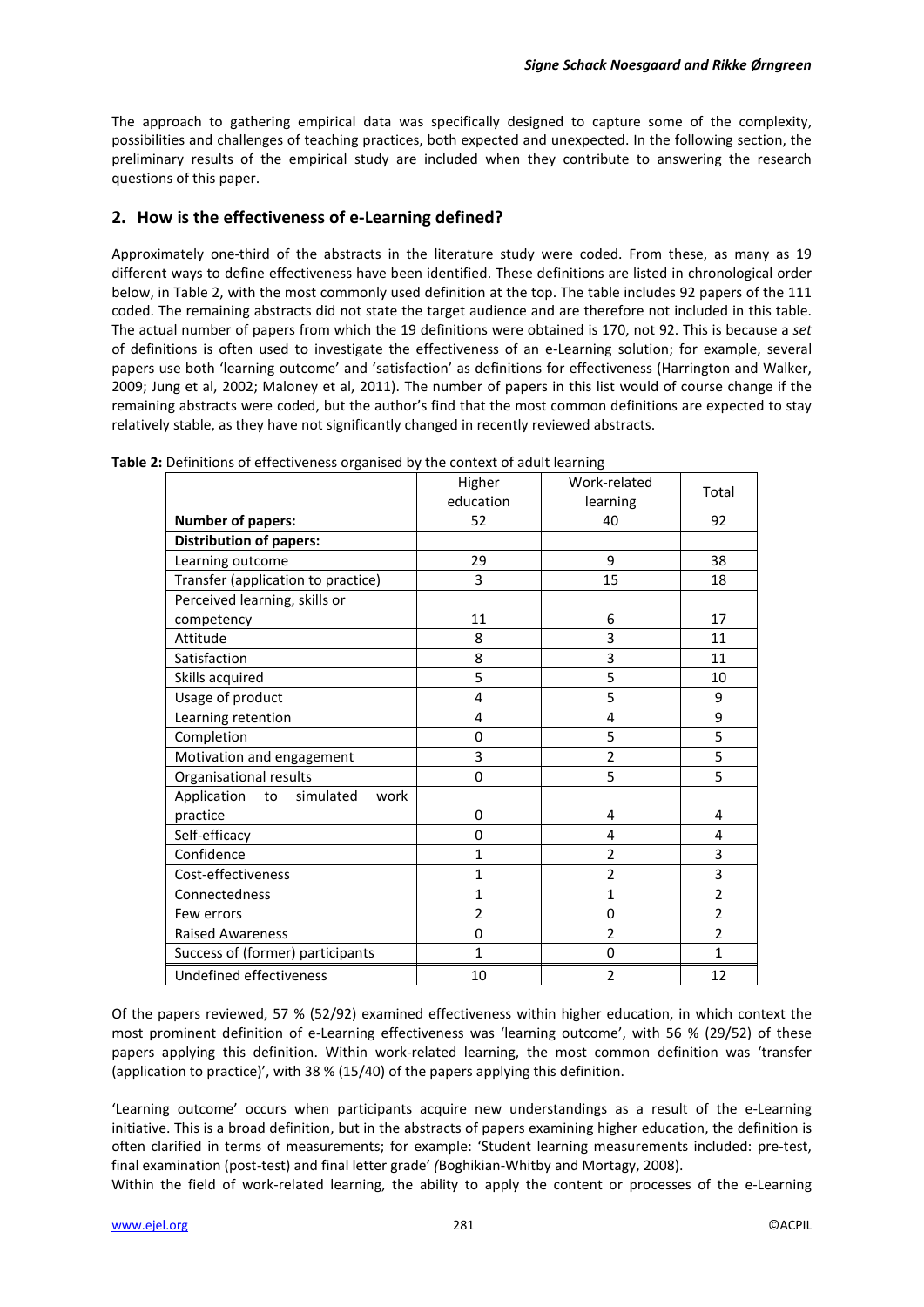solution is essential. For example, in a study on teachers' technology competencies, it was not 'knowing about', but rather the actual 'integration of computer activities with appropriate inquiry-based pedagogy in the science classroom' that determined effectiveness (Angeli, 2005).

It is, however, interesting that 'transfer (application to practice)' is sometimes evaluated through the participants' self-assessments: 'Outcomes were measured across levels 1 to 3 of Kirkpatrick's hierarchy of educational outcomes, including attendance, adherence, satisfaction, knowledge and self-reported change in practice' (Maloney et al, 2011) and 'A follow-up questionnaire showed that two-thirds of those who viewed the program had subsequently reviewed the performance data for the initial wire they were using and 20 % had changed it' (Marsh et al, 2001). This brings to light the discussion of whether or not it is possible for learners to assess their own transfer (i.e. if people accurately report their actions, or if researchers, managers, peers or learning professionals must observe and report).

Since learning literature often focuses on engagement and motivation as necessary factors for knowledge gain and learning transfer, it is surprising that only five papers include these aspects in their research (Table 2).

Some papers investigated the interrelatedness of more aspects of effectiveness, such as the relation between learning outcome/retention and behaviour. For example, Hagen et al (2011) found that '…the effects of the intervention on security awareness and behaviour partly remains more than half a year after the intervention, but that the detailed knowledge on information security issues diminished during the period.' Such a study challenges the idea that behaviour changes can be measured through learning retention.

Table 2 also shows that the abstracts dealing with higher education operated with few definitions other than 'learning outcome', while the abstracts dealing with work-related learning generally applied a greater variety of definitions. This could be because universities work with performance requirements that primarily focus on examination grades and completion rates, causing effectiveness to be measured by cognitive knowledge indicators. In a work-related setting, however, effective learning is much broader, including aspects that are not bound to individual or group projects, such as the application of learning to work contexts, organisational results and cost-effectiveness.

It became clear in the analyses that many abstracts and a number of papers did not state their definitions of effectiveness; 13 % (12/92) of the abstracts left effectiveness completely undefined.

# **2.1 Why is this important?**

Having multiple ways of understanding the effectiveness of e-Learning allows professionals and researchers substantial flexibility in defining, measuring and determining the effectiveness of an e-Learning solution. However, the broadness of the concept does present challenges. Leaving the concept of e-Learning undefined may lead to misunderstandings, and the aspects of effectiveness that are of most value to participants and stakeholders may not be considered. Illuminating the many definitions of effectiveness can lead to reflection and inspiration for appropriately utilising the concept of effectiveness, thus enabling learning professionals to better align their expectations and target their measuring efforts towards what is important to them and their stakeholders.

# **3. How is the effectiveness of e-Learning measured?**

The previous section broadens the understanding of the definitions applied within research examining the effectiveness of e-Learning. But how are these definitions investigated in the various studies? How do the researchers measure effectiveness, and what consequences result? Of the 111 abstracts coded in detail, 63 abstracts identified their research design.

**Table 3:** Research study methods

|                              | Mixed | Qualitative | Quantitative |
|------------------------------|-------|-------------|--------------|
| All abstracts coded with     |       |             |              |
| Comparative studies applying |       |             | 18           |

The first row of Table 3 shows the distribution of research studies coded as mixed, qualitative and quantitative studies. In addition, 30 comparative studies were found, 11 of which do not describe in the abstract whether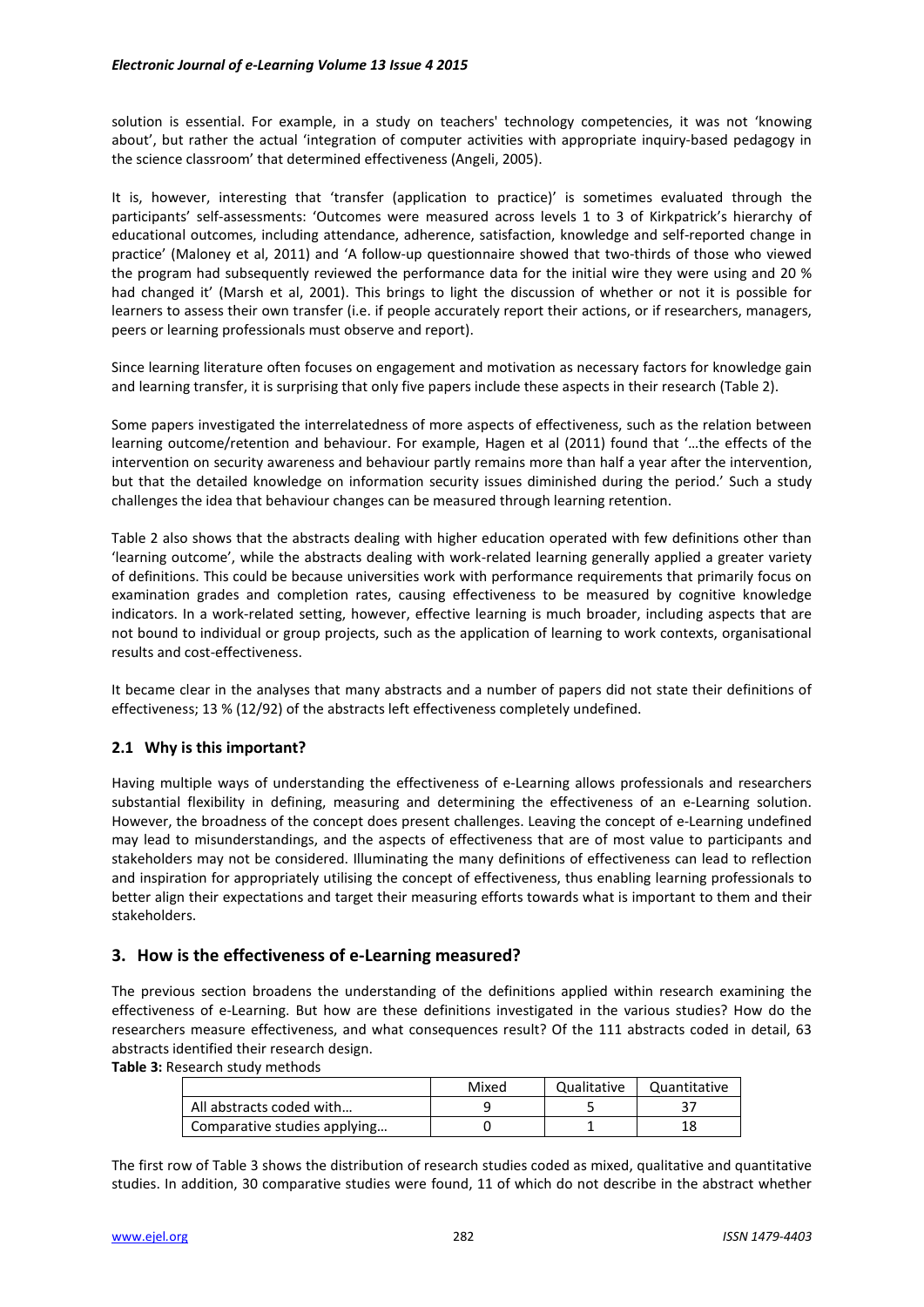they are conducting qualitative, quantitative or mixed methods research. The distribution of the rest is shown in the second row. Nearly 73 % (37/51) of the studies are quantitative. Almost half of these are comparative studies, which compare e-Learning with traditional face-to-face and/or blended learning. The vast amount of comparative quantitative studies may be due to policy makers' interest in this research (Grgurovic et al, 2013).

The literature study reveals that the most common way to measure effectiveness is through quantitative preand post-testing. To come to an understanding of which definitions of effectiveness are most used in particular kinds of studies, the effectiveness code was correlated with the research methods applied. This correlation showed that 'learning outcome' was used more frequently in quantitative studies (18 papers) than qualitative (2 papers) and mixed methods studies (1 paper). More quantitative studies were identified than qualitative studies, but the quantitative studies' use of 'learning outcome' is still significantly higher.

It might be assumed that qualitative studies would use several definitions of effectiveness, but this was not the case. Instead, these studies tended to use only one or two of the 19 definitions, whereas quantitative studies used significantly more. This could be because qualitative and mixed methods studies aim to explore a single concept in dept, and the intentions are often to understand the 'why's' of such a concept, which requires a significant amount of time and resources. On the other hand, quantitative research uses definitions as a set of variables constituting effectiveness, thus necessitating the use of several definitions.

The reason for the distribution of research methods in this literature study could be due to both a publication and policy bias. Writing thorough descriptions of the 'why's of qualitative research requires more space than reporting means and standard deviations. Very few journals allow for such prolonged papers, and quantitative papers also tend to be in higher demand, in line with what Grgurovic (2013) calls a 'publication bias' (i.e. the tendency to only publish studies with statistically significant findings).

### **3.1 Why is this important?**

As stated, most research into the effectiveness of e-Learning focuses on measuring if and/or which e-Learning solutions are effective using quantitative measures. The aim of the empirical study examining an e-Learning program for science teachers was to understand the complex approaches used, when attempting to change teaching practices using e-Learning. The solution uses an on-the-job learning approach, including in-class practice, and a facilitated team-based competence development setup. It was shown that great effort is needed to use e-Learning to improve teaching performance.

The qualitative analysis of the teachers' interactions with e-Learning (Camtasia recordings) shows three prevailing strategies that the teachers use to avoid substantial changes to their work practice:

- 1. Finding statements to reject content, which means that the teachers seemed to be searching for single statements in the e-Learning content that they could use to prove that application to practice was not possible. Some stated that they preferred to teach as the e-Learning suggested, but their work context would not allow for it.
- 2. Modifying content to make change less demanding, which means that the teachers consciously or unconsciously modified the content to work similarly to their current practices, allowing them to state that they were already teaching this way, or changing the content to become easily applicable. This finding is in line with Bransford and Schwartz (1999), who discovered that people often modify a transfer situation until it becomes similar to something they know (Lobato, 2006).
- 3. Pinpointing content that can be easily implemented, which means that the teachers used elements of the content that they could easily apply to their teaching without changing it fundamentally.

For the quantitative and qualitative surveys, the teachers were asked to evaluate their application of the program's learning content to the lessons that were observed by the project researcher. This enabled the researcher to compare the teachers' self-assessments of transfer and transfer-related concepts (motivation, knowledge and self-efficacy) with the observation material. This led to the conclusion that all teachers following the program made noticeable changes to their teaching practice, largely using the third strategy mentioned above.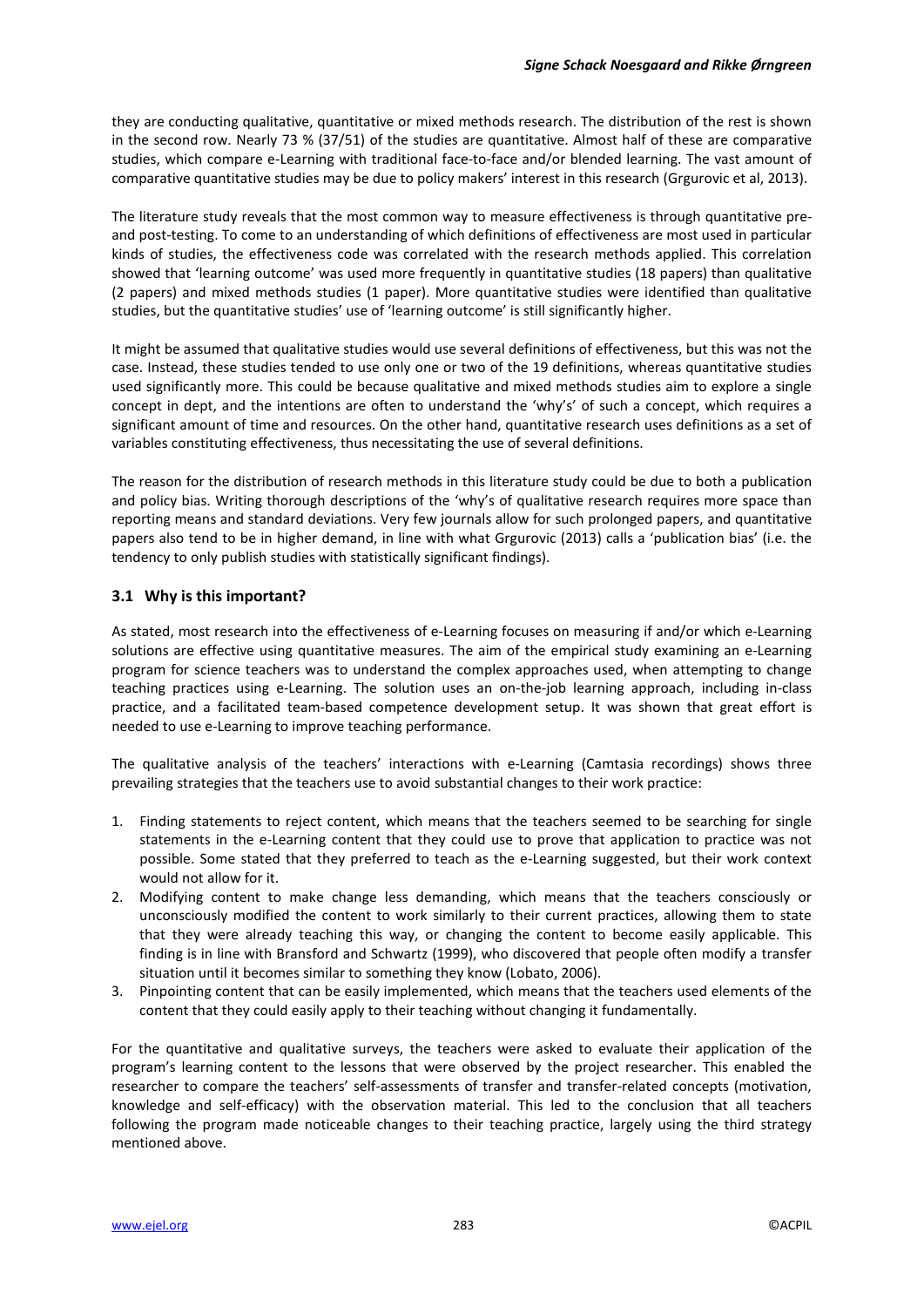This research design (see 1.3) also enabled the researcher to discover unintended and unexpected transfer. For example, one teacher became so fond of her new way of posing questions to the pupils that she now uses the method when teaching history as well. On the other hand, her co-worker was insecure with the new teaching methods, which negatively affected her teaching. Research examining learning transfer shows that the traditional notion of one-to-one transfer from learning to practice must be challenged (see Lobato, 2006). A challenge often faced when evaluating effectiveness is that unexpected transfer, which can have both positive and negative impacts on performance, may not be analysed if only known and a priori concepts are investigated. Thus, if only quantitative survey data was gathered, the empirical study would have presented a misleading view of the transfer of learning. In addition, the teachers generally overestimated themselves in both pre- and post-testing. However, by including the qualitative elements of the survey (e.g. teachers describing their actions during the lessons in their own words), most discrepancies between self-assessment and observation were clarified, and the responses could be accepted or corrected. The amount of pure quantitative research in the literature study was also of concern. Results relying solely upon rating scales and multiple-choice tests can easily become misleading. Openness to participants' own unframed understandings, even if only part of a survey, can potentially result in more valid and usable answers regarding the effectiveness of e-Learning, regardless of its definition.

### **4. What makes e-Learning solutions effective?**

All the abstracts used in this study were coded for whether the e-Learning was effective, not effective or partly effective, provided this was stated or indicated in the abstracts. This was the case for 61 of the 111 abstracts examined. The distribution is shown in Table 4.

**Table 4:** Is e-Learning effective?

| Effective        |  |
|------------------|--|
| Not effective    |  |
| Partly effective |  |

Considering the challenges of e-Learning, the fact that only 10 % (6/61) of the studies are classified as 'not effective' questions the validity of the classifications. Taking a closer look at the abstracts, it became clear that many of the empirical studies on effectiveness were conducted by researchers who appeared to have a stake in the success of e-Learning. This issue of 'effectiveness bias' means that the literature study at this point does not support the investigation into which e-Learning solutions are particularly effective. Perhaps a future analysis of the papers in question is warranted. What this study can explore are the factors that influence e-learning effectiveness.

A qualitative view of the factors, which the researchers classify as either promoting or prohibiting e-Learning effectiveness across a spectrum of definitions, methodologies and e-Learning media, provides valuable additions to e-Learning design and research. Through in vivo coding, 34 factors were found and divided into the three categories: individual (subject), contextual scaffolding (context + object) and e-Learning solution and process (artefact). These categories are inspired by the concept of activity theory, as they relate to learning and the transfer of learning (in line with Engestrôm, Leont'ev, Vygotsky and Orlikowsky).

#### **Table 5:** Factors that influence effectiveness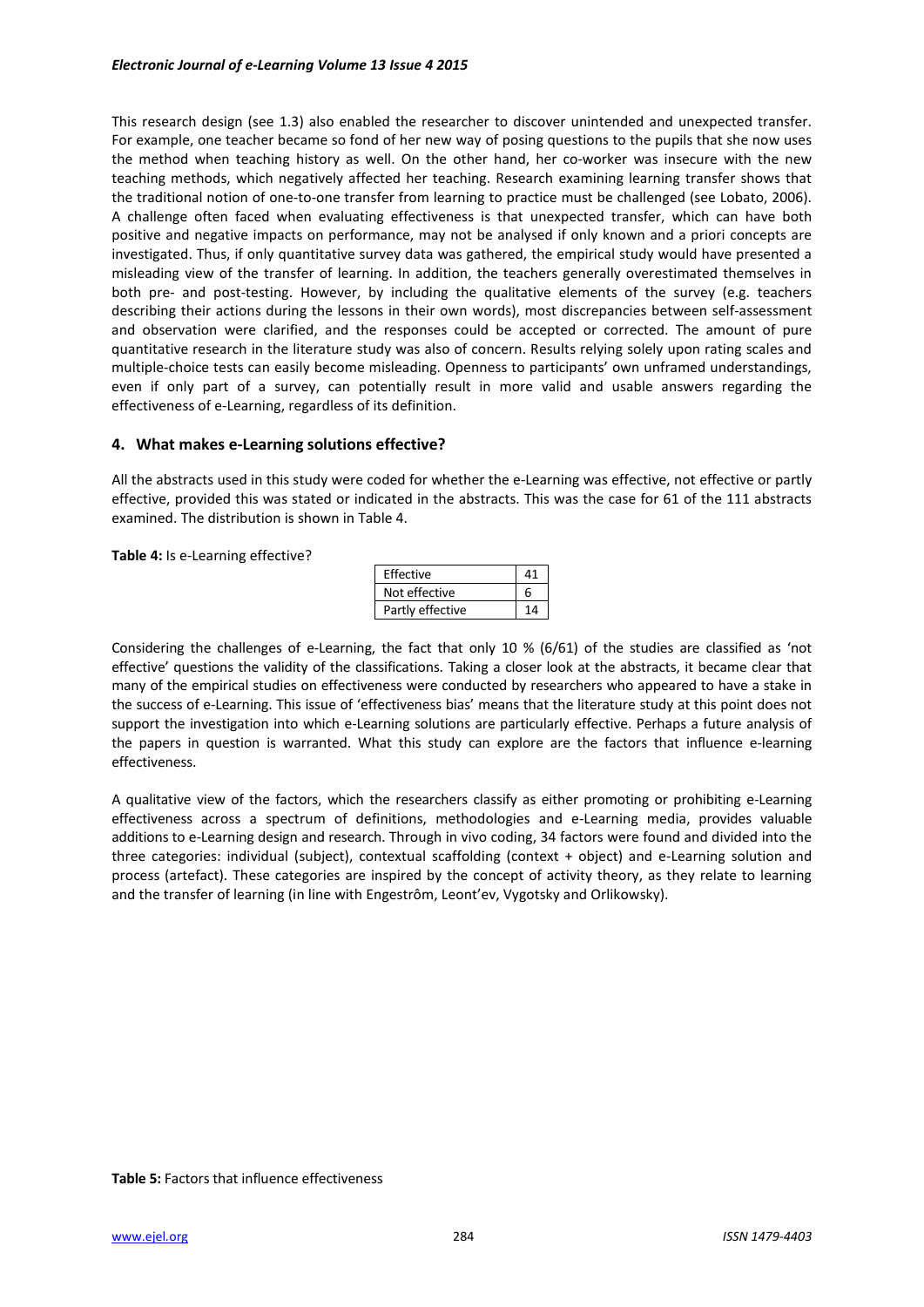| <b>E-Learning solution and process</b><br>(artifact):<br>Active learning<br>Applicable to practice<br>Balance between asynchronous and<br>synchronous activities<br>Cognitive load<br>Collaboration<br>Communication<br>Computer playfulness<br>Design<br>Instructional scaffolding<br>Interaction (learner – instructor and<br>peer2peer)<br>Learner control<br>Modeling<br>Problem-based learning<br>Practice (incl. case study, case-based<br>learning, and simulation)<br>Structure<br>Technological constrains<br>Usability | Individual<br>(subject):<br>Age<br>Entrance scores<br>Experience in profession<br>Language (second language)<br>Learner characteristics<br>Learner preferences<br>Locus of control<br>Motivation<br>Expected workload<br>Perception of learning<br>Previous e-Learning experience<br>Previous training<br>Prior online experience | <b>Context scaffolding</b><br>$(context + object):$<br>Learning environment<br>Support<br>Technological resources<br>available to user<br>Time available to learn |
|----------------------------------------------------------------------------------------------------------------------------------------------------------------------------------------------------------------------------------------------------------------------------------------------------------------------------------------------------------------------------------------------------------------------------------------------------------------------------------------------------------------------------------|-----------------------------------------------------------------------------------------------------------------------------------------------------------------------------------------------------------------------------------------------------------------------------------------------------------------------------------|-------------------------------------------------------------------------------------------------------------------------------------------------------------------|
|----------------------------------------------------------------------------------------------------------------------------------------------------------------------------------------------------------------------------------------------------------------------------------------------------------------------------------------------------------------------------------------------------------------------------------------------------------------------------------------------------------------------------------|-----------------------------------------------------------------------------------------------------------------------------------------------------------------------------------------------------------------------------------------------------------------------------------------------------------------------------------|-------------------------------------------------------------------------------------------------------------------------------------------------------------------|

The categorization of the factors shows an interesting distribution (Table 5). The papers examined in the literature study clearly prioritise factors related to the e-Learning solution and process, even though contextual factors may be more critical to e-Learning effectiveness (Noesgaard, 2014). The reason for this phenomenon may be that the contextual factors are perceived as too complex and changeable to investigate and control for research, and that they lay outside the responsibility of learning professionals.

As previously mentioned, the grounded approach uses the wording from the papers in the first round of analysis. This was also done for the factors listed in Table 5. In the second round of analysis, the authors found that the interconnectedness of the factors called for further categorisation. This categorisation into key factors is discussed further below and is illustrated in Figure 2.

Overall, in terms of the contextual factors, the key factors are quite clearly 'resources' (time, technology) and 'support' (from managers, IT personnel or peers) in the learning environment. These factors are essential for using e-Learning initiatives to improve performance and change behaviours.

With regards to individual factors, the papers generally agree that effectiveness varies according to individual differences (e.g. Armatas et al, 2003; Aydoğdu Karaaslan, 2013). Some papers refer to learner characteristics broadly and others discuss particular issues relevant to their study. Two mentioned characteristics are 'age' and 'previous online experience' (Table 5). One study suggests '…that adult students benefit more from taking online classes compared to traditional age students […] and that computer competency helped improve performance in online classes over time' (Boghikian-Whitby and Mortagy, 2008: 107). Sometimes, factors that are not mentioned can have an impact on effectiveness: 'However, although gender is a significant predictor in traditional classroom courses, its effect disappears in Web-based courses. There is evidence that Web-based courses can be conducive to the leaning process of technical knowledge for female students' (Lam, 2009)*.* 

The individual factors largely fit into two categories related to learner characteristics: 'experience' and 'motivation'.

It is not surprising that the experience of participants, in terms of previous relevant work experience and online experiences, affects the effectiveness of e-Learning. These factors seemed to determine the kind of attitude that participants 'go into the learning process with'; previous experience can be beneficial, if the previous work and online experiences correspond with the e-Learning (Boghikian-Whitby and Mortagy, 2008; Bennison and Goos, 2010; Haverila, 2010). What is intriguing is that, experience may either increase or decrease effectiveness. The authors have in previous empirical studies within higher education with students who study IT and educational design found that, when the definition of effectiveness was 'satisfaction', the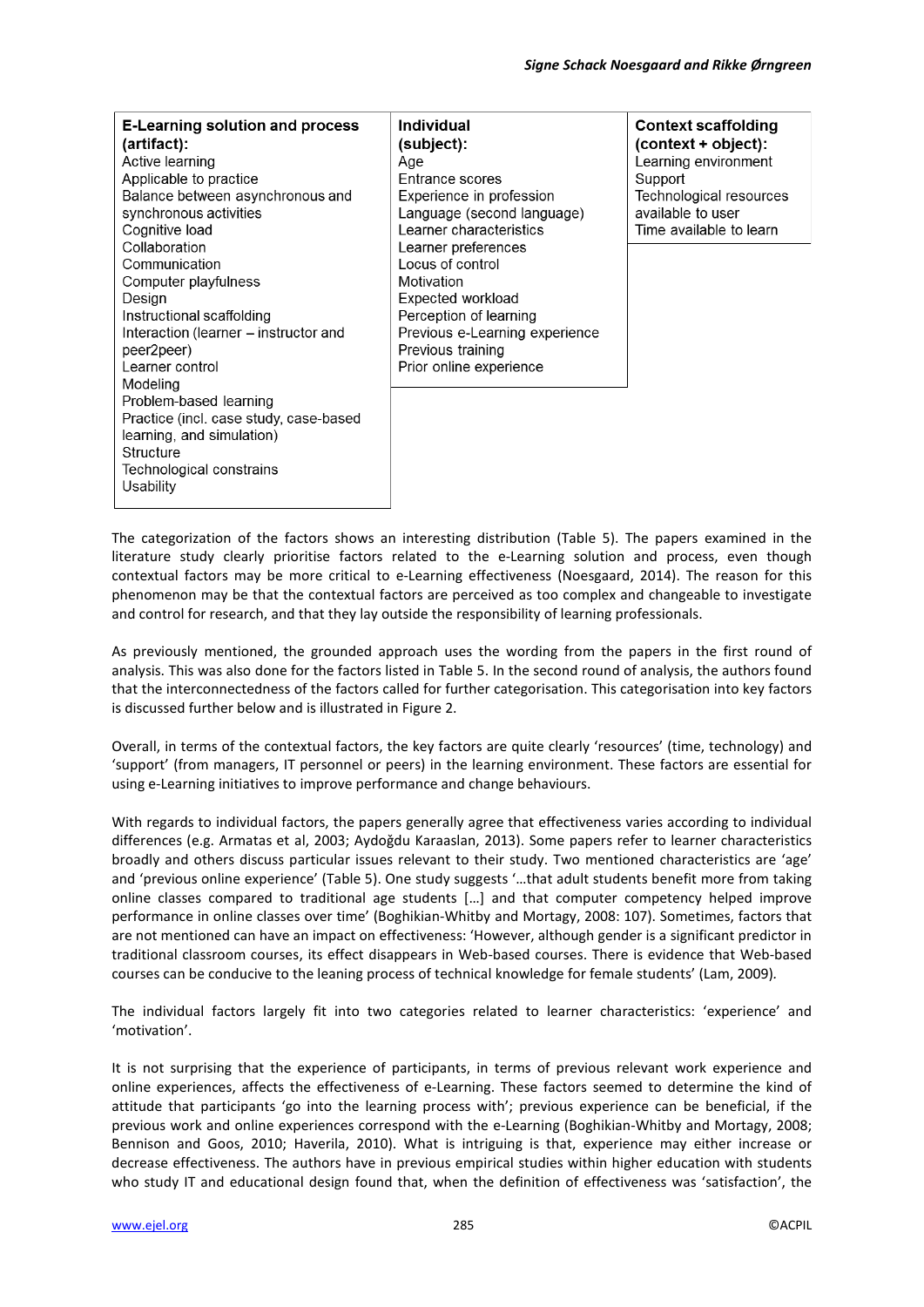students' previous experience with a variety of e-Learning solutions left the students unimpressed; hence, decreasing effectiveness (satisfaction). In the empirical study discussed in this paper, the teachers had little e-Learning experience and were generally satisfied. Similarly, a learner with significant relevant work experience may perform well on tests and at work but have a low satisfaction score because the learning was not challenging. This underlines the importance of clarifying the definition of effectiveness and to discus the ways in which individual factors can affect effectiveness.

Motivation to learn and engage with the e-Learning solution is key to effectiveness, especially when effectiveness is defined as the time spent using the product: 'Results suggest the importance of motivation to learn and workload in determining aggregate time spent in e-learning courses' (Brown, 2005: 465). However, when projects are defined as 'blended e-Learning', time spent may not always be a good indicator of whether learning took place: 'beyond the impact of extrinsic-related perceptions, social and personal motivations are important drivers of discussion forum usage in an e-learning context…[] … It is concluded that even for adult learners, social interaction with instructors and collaborative interaction with peer students are important in enhancing learning and active participation in online discussion' (Jung et al, 2002: 153). Therefore as in traditional learning, motivation is not only based on individual factors.

For the e-Learning solution and process, the key factors are 'interaction' and 'practice'. The importance of these factors was determined as a result of the coding of the factors that influence effectiveness as well as the codes including the reasons that e-Learning was or was not effective. Interrelated factors, such as 'instructional scaffolding', 'modelling' and 'support', were combined into a single factor, 'interaction'. Though e-Learning is often considered to be equally or more effective than face-to-face learning, interaction is generally considered to be critical to the effectiveness of e-Learning, as illustrated in the following papers: 'Students valued interaction with instructor as an important factor in online learning. New students had a better success rate in instructor-led online courses than in independent-study online courses. Adult students need modelling and scaffolding to be successful in an online environment' (Jiang, Parent and Eastmond, 2006); '…the supported training group had a significantly higher program completion rate than the independent group' (Bennett-Levy et al, 2012); and 'Results indicate teachers attributed improved student learning to technology use; online communication with peers and experts reduced teacher isolation, enhanced professional practice and gave access to perspectives and experiences otherwise unavailable; but the additional workload discouraged several teachers' (Hawkes and Good 2000). The last article also touches on the contextual factors as it emphasises the need to consider both the time available to the learners and the expected workload of the e-Learning (see also Noesgaard, 2014).

A recurring factor contributing to e-Learning effectiveness is 'practice'. The learner is given the opportunity or is required to practice the educational material presented via the e-Learning solution in case studies, simulations or actual work situations. The aim is to support learning retention and transfer to practice, as simulated practice provides a safe learning environment before the skills are applied in critical work situations: 'Intermediate-fidelity simulation is a useful training technique. It enables small groups of students to practice in a safe and controlled environment how to react adequately in a critical patient care situation. This type of training is very valuable to equip students with a minimum of technical and non-technical skills before they use them in practice settings' (Alinier et al, 2006)*.*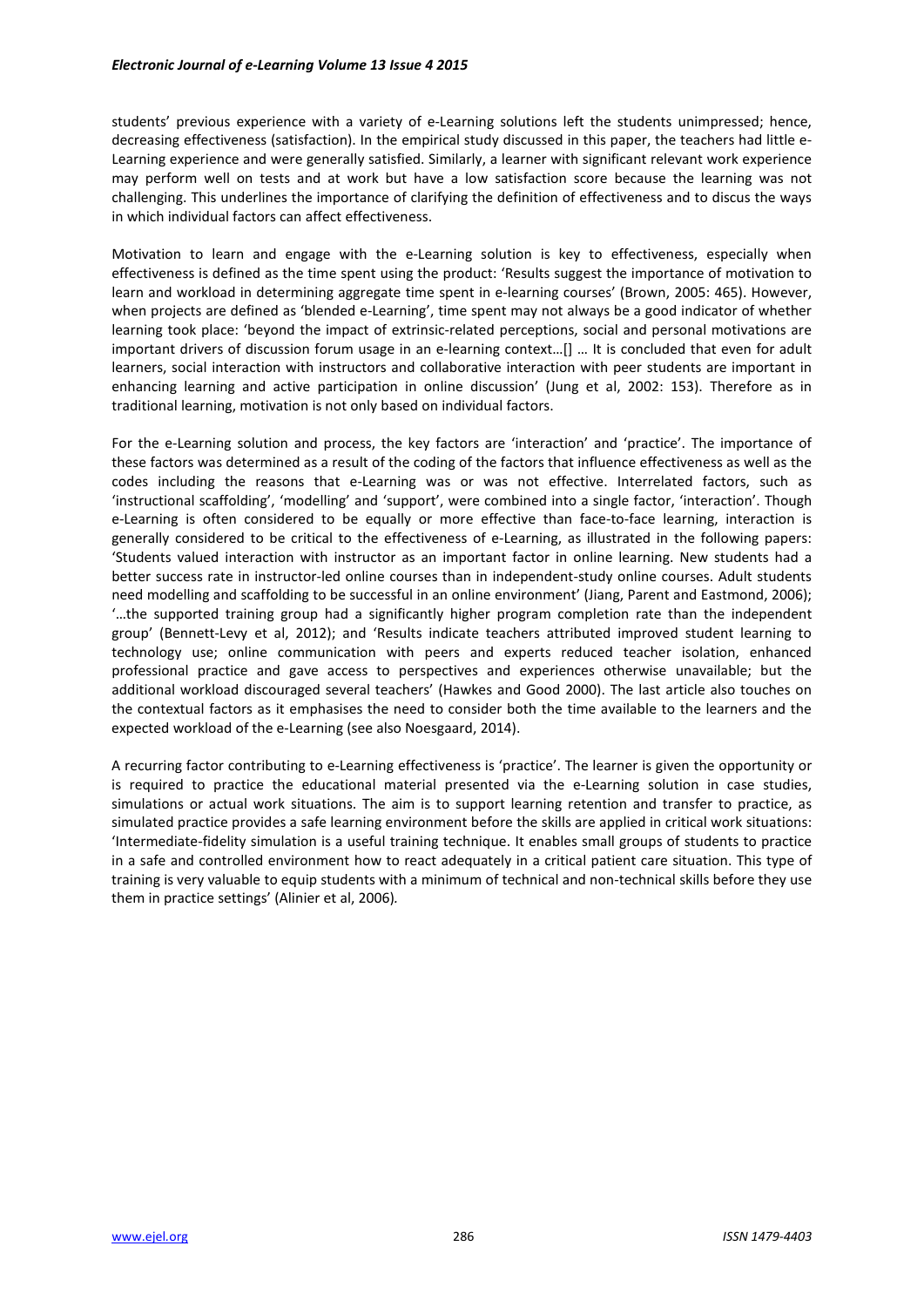

**Figure 2:** Key factors influencing effectiveness

The model in Figure 2 shows the key factors (in grey) that were identified by the review to influence the effectiveness of e-Learning (artefact) across the multiple definitions (Table 2). A supportive and resourceful learning environment (context) must be in place. The level of motivation of the individual(s) interacting with e-Learning (artefact) influences the time they spend using the product, and previous online or professional experience appears to have a largely positive impact on effectiveness. An e-Learning design that accommodates interaction between instructor(s) and peers and provides opportunities to practice the e-Learning material in simulated—or, when appropriate, real-life—work situations also promotes e-Learning effectiveness. As such, this model shows the interrelation of the key factors influencing effectiveness, but it cannot stand alone, as this abstraction like many papers in the literature review does not take the great variety of definitions into account. However, it is a good tool for starting discussions about effectiveness.

#### **4.1 Why is this important?**

Understanding the factors that are deemed critical for effective e-Learning in the context of adult learning can enable learning professionals to reflect on their priorities regarding learning design. The model and list of factors can be used as a checklist and a starting point for discussing how to ensure that the factors relevant to specific e-Learning participants, contexts and solutions are taken into account.

# **5. Critical reflections**

Many of the studies analysed in this integrative review value e-Learning based on how well a given e-Learning solution accommodates for individual characteristics (experience and motivation) or the extent to which the solution provides opportunities for interaction and practice and to a smaller extent whether or not the necessary contextual resources and support are in place (Figure 2).

As discussed, approximately half the papers included in the literature review use a comparative methodology. This means that the effectiveness of e-Learning is largely defined based on how well the e-Learning performed, compared to traditional face-to-face teaching with the same content. Thus, the same definitions of effectiveness are used for both e-Learning and face-to-face teaching, and e-Learning must outperform face-toface teaching in order to be considered effective. With this in mind, it becomes important to take another critical look at the key factors, since the comparative research methodology affects their perceived importance. This means that some of the factors like interaction and practice may have surfaced as critical during the review, because these factors illustrate the strong sides of face-to-face teaching. A given e-Learning solution must, therefore, entail these factors to be effective when compared to face-to-face teaching. But do we want e-Learning to be more like face-to-face teaching? Is the most effective e-Learning an online replication of the classroom setting? What would happen if policy makers and researcher stopped asking if e-Learning is as good as what we currently have with face-to-face teaching and instead started asking if we could get something better or different from e-Learning? Should different modalities have the same measures of performance, or should we consider e-Learning to be a unique learning process and thus use different definitions of effectiveness?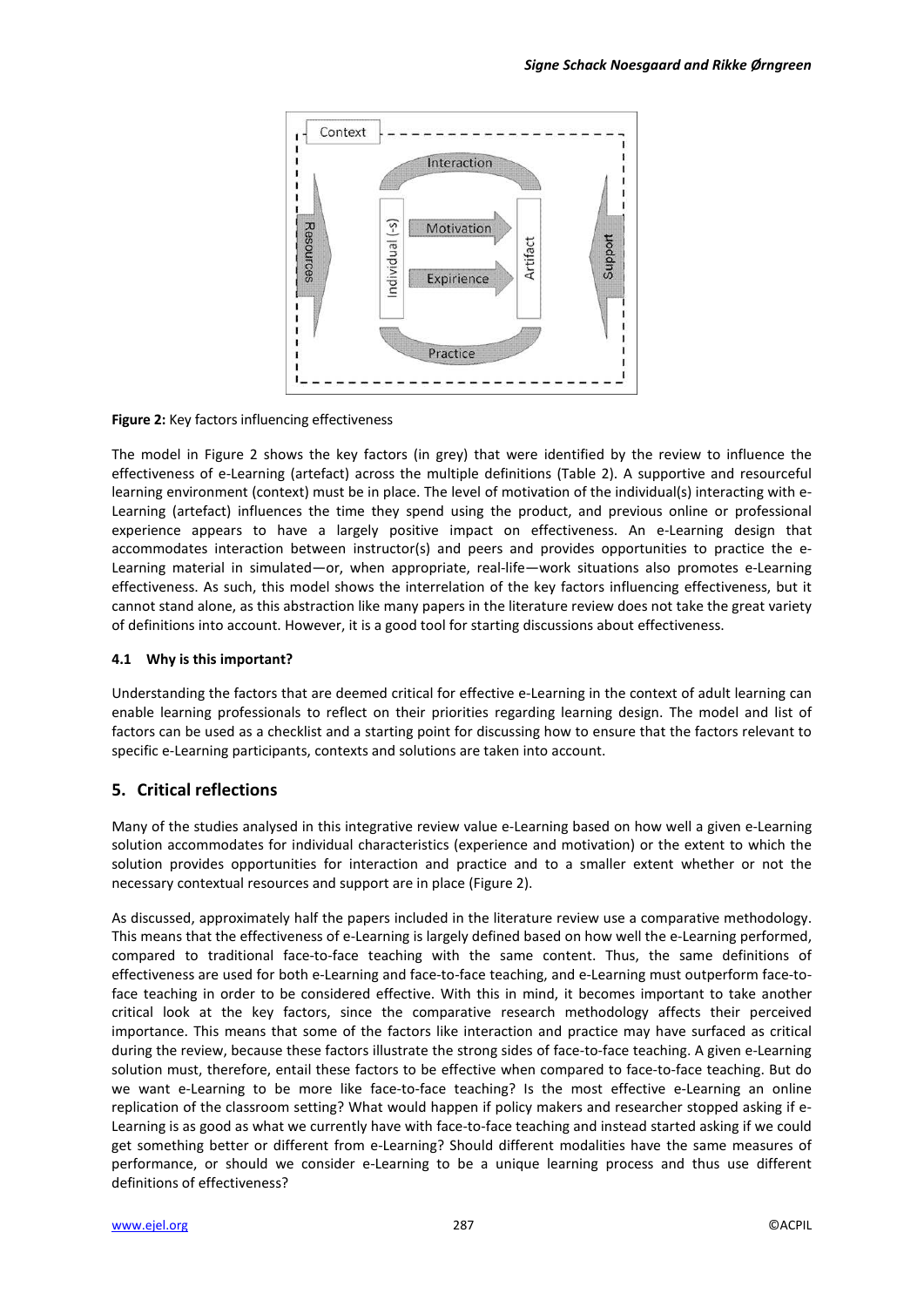Within recent years, massive open online courses (MOOCs) have received profound attention within the field of e-Learning. MOOCs offer free courses, competence development and even certification. They are often considered to be the promised land of education, democratising education through scalable technology. As a stand-alone solution, MOOCs provide opportunities for reflecting on and constructing new knowledge, but often they entail a minimum amount of live interaction. Many MOOCs continue to be online replications of classrooms primarily consisting of video lectures, multiple-choice quizzes, Q&As and more informal after-class discussions in online discussion forums.

So are MOOCs ineffective because little interaction is provided compared to face-to-face teaching? And if not, is interaction not a key factor in e-Learning effectiveness? We argue that interaction is indeed essential to learning retention and learning transfer. An educational design applying collaboration and interaction with peers and a facilitator (the teacher or instructor) can provide a purposeful space for reflecting on the practice as well as an empathetic customisation of the subject matter, which no automatic process is capable of yet. Hence, when the overarching objective is to design e-Learning which increases learning retention and work performance, the effectiveness of e-Learning may very well be evaluated by the quality of the interaction provided. But what if the overarching objective is different than the definitions provided here (Table 2)? What if we, despite the vast number of definitions in this paper, are missing more e-Learning specific definitions that are independent of face-to-face teaching, such as democratization and scalability? And as a last mental exercise, what if we started evaluating face-to-face instructions on these objectives?

# **6. Conclusions**

This paper has discussed the following research questions: How is the effectiveness of e-Learning defined? How is the effectiveness of e-Learning measured? What makes e-Learning solutions effective?

Through an integrative review, relying on both a literature review and an empirical study, this paper identified multiple ways to define effectiveness, with 'learning outcome' as the most prominent definition. The authors highlighted the benefits of reflection on and clarification of the way in which these definitions are used in research and practice. The paper discovered that the research is largely applying quantitative and comparative methodologies. In this regard, this paper suggests that applying purely quantitative measures to fulfil predefined learning objectives does not allow researchers and practitioners to discover unexpected and unintended transfers to practice and presents potential sources of error. Including open-ended qualitative questions in surveys can substantially improve the validity of such approaches; the empirical study and some of the analysed papers show that self-assessment can give researchers and designers quality feedback on the effectiveness of the e-Learning solution. To understand what makes e-Learning solutions effective, this paper analysed factors promoting the effectiveness of e-Learning. These factors were categorised according to the context in which the e-Learning solution was used, the artefact (the e-Learning solution itself) and the individuals that used the artefact. Subsequently, further categorization into key factors resulted in a model to guide e-Learning design.

One of the many questions raised in the discussion was the question of whether e-Learning and traditional face-to-face learning should be measured based on the same definitions of and approaches to effectiveness. To find appropriate answers to this question, the authors suggest that future researchers and designers critically consider the identified definitions, measures and factors when designing for effective e-Learning.

# **7. Limitations and further work**

The literature study has certain limitations: First, the fact that the analysis is based primarily on abstracts, only including a few full papers, might have resulted in slightly different categorisations than had the full papers been analysed. Second, e-Learning is dealt with as a single concept, when in fact it consists of a great variety of delivery methods, technologies and learning designs. However, these variations are coded in the literature study, and the authors look forward to further exploring the concept of e-Learning. Third, the literature study considers a larger number of papers than most other literature studies. Still, the quantitative analysis will benefit from an increased number of coded abstracts since some of the findings are based on relatively small numbers (Table 2). However, as mentioned in the methodological section, the authors chose theoretical saturation over volume. Finally, both researchers were involved in discussions about the design of the e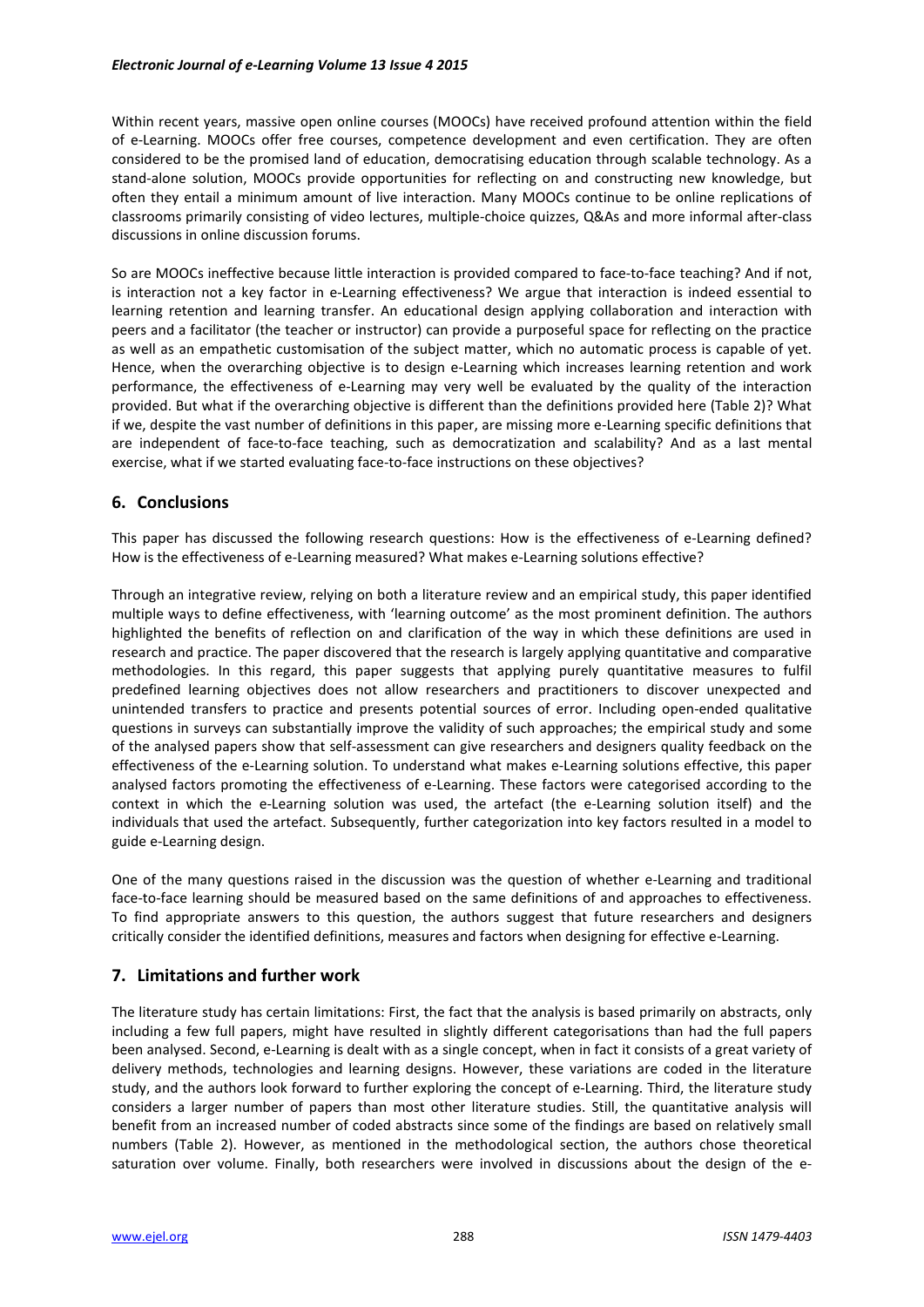Learning solution tested in the empirical study and thus may be affected by effectiveness bias. The researchers will continue to explore these concerns as the study continues.

#### **8. Recommendations**

Based on the analyses in the previous chapters, the following recommendations are proposed:

- There are many understandings of e-Learning effectiveness. Be sure to clarify what would make your solutions effective. Consider using the list of definitions for inspiration (Table 2).
- Do not measure effectiveness simply for the sake of measuring. Know what measurements will give you the documentation your stakeholders require and the answers you need to continuously improve your solutions.
- When designing e-Learning, consider the key factors that impact e-learning effectiveness (Figure 2).
- Be critical and consider whether or not your face-to-face and e-Learning solutions should use different definitions of effectiveness (performance measures). Aim to compare your solution to other solutions using the same definitions of effectiveness.

#### **Acknowledgements**

This research is part of an industrial PhD project funded by the Danish Ministry of Higher Education and Science in partnership with the Kata Foundation.

### **References**

- Angeli, C. (2005) 'Transforming a teacher education method course through technology: Effects on preservice teachers' technology competency', *Computers & Education*, vol. 45, no. 4, pp. 383–398.
- Alinier, G., Hunt, B., Gordon, R. and Harwood, C. (2006) 'Issues and innovations in nursing education: Effectiveness of intermediate-fidelity simulation training technology in undergraduate nursing education', *Journal of Advanced Nursing*, vol. 54, no. 3, pp. 359–369.
- Armatas, C., Holt, D. and Rice, M. (2003) 'Impacts of an online-supported, resource-based learning environment: Does one size fit all?' *Distance Education*, vol. 24, no. 2, pp. 141–158.
- Aydoğdu Karaaslan, I. (2013). 'The effect of banking personnel's access to E-learning opportunities on their professional achievement', *Turkish Online Journal of Educational Technology*, vol. 12, no. 2, pp. 269–280.
- Bennison, A. and Goos, M. (2010) 'Learning to teach mathematics with technology: A survey of professional development needs, experiences and impacts', *Mathematics Education Research Journal*, vol. 22, no. 1, pp. 31–56.
- Bennett-Levy, J., Hawkins, R., Perry, H., Cromarty, P. and Mills, J. (2012) 'Online cognitive behavioural therapy training for therapists: Outcomes, acceptability, and impact of support', *Australian Psychologist*, vol. 47, no. 3, pp. 174–182.
- Boghikian-Whitby, S. and Mortagy, Y. (2008) 'The effect of student background in e-Learning—Longitudinal study', *Issues in Informing Science & Information Technology*, vol. 5, pp. 107–126.
- Brown, K. G. (2005) 'A field study of employee e-learning activity and outcomes', *Human Resource Development Quarterly*, vol. 16, no. 4, pp. 465–480.
- Buil, I., Hernández, B., Javier Sesé, F. and Urquizu, P. (2012) 'Discussion forums and their benefits for e-learning: Implications for effective use', Los Foros de Discusión Y Sus Beneficios En La Docencia Virtual: Recomendaciones Para Un Uso Eficiente, [English abstract only] vol. 22, no. 43, pp. 131–143.
- Grgurovic, M., Chapelle, C. A. and Shelley, M. C. (2013) 'A meta-analysis of effectiveness studies on computer technologysupported language learning', *ReCALL*, vol. 25, no. 2, pp. 165–198.
- Harrington, S. S. and Walker, B. L. (2009) 'The effects of computer-based fire safety training on the knowledge, attitudes, and practices of caregivers', *Journal of Continuing Education in Nursing*, vol. 40, no. 2, pp. 79–86.
- Harry, B., Sturges, K. M. and Klingner, J. K. (2005) 'Mapping the process: An exemplar of process and challenge in grounded theory analysis', *Educational Researcher*, vol. 34, no. 2, pp. 3–13.
- Haverila, M. (2010) 'Factors related to perceived learning outcomes in e-Learning', *International Journal of Knowledge and Learning*, vol. 6, no. 4, pp. 308–328.
- Jiang, M., Parent, S. and Eastmond, D. (2006) 'Effectiveness of web-based learning opportunities in a competency-based program', *International Journal on E-Learning*, vol. 5, no. 3, pp. 353–360.
- Jung, I., Choi, S., Lim, C. and Leem, J. (2002) 'Effects of different types of interaction on learning achievement, satisfaction and participation in web-based instruction', *Innovations in Education and Teaching International*, vol. 39, no. 2, pp. 153–162.
- Lam, M. (2009) 'Effectiveness of web-based courses on technical learning', *Journal of Education for Business*, vol. 84, no. 6, pp. 323–331.
- Lobato, J. (2006) 'Alternative perspectives on the transfer of learning: History, issues, and challenges for future research', *Journal of the Learning Sciences*, vol. 15(4), 431–449.